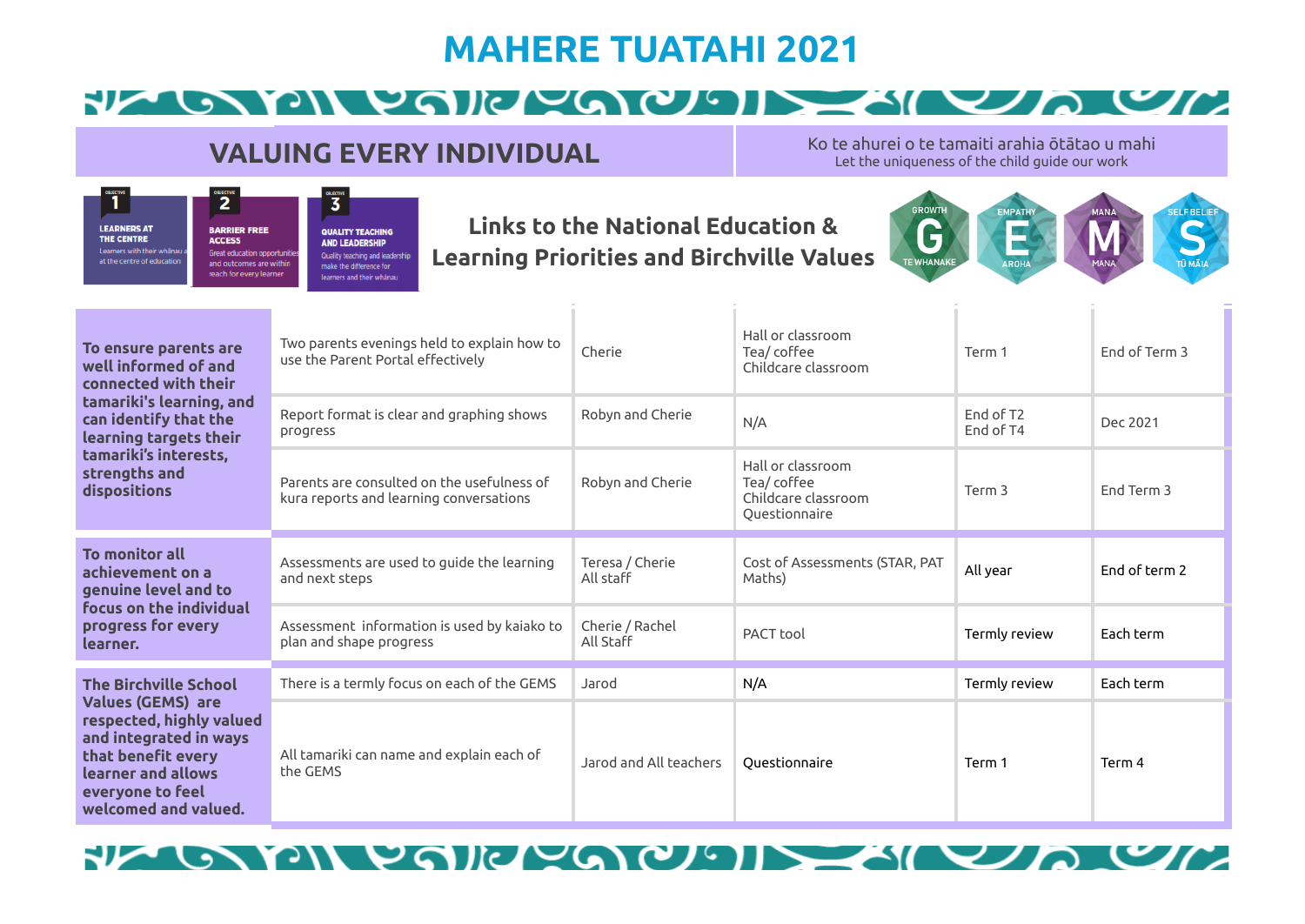#### $\bullet$  YON VAIN/VAIOU RIA (  $\mathbf{C}$

### **VALUING LOCALISED CURRICULUM** Manaaki Whenua, Manaaki Tangata, Haere whakamua

Care for the land, care for the people, go forward

| <b>TWE</b>                                                  | <b>OBJECTIVE</b>                                                             | <b>GRASSTIVE</b>                                                                    | <b>GRUSCTIVE</b>                                                                 |                |
|-------------------------------------------------------------|------------------------------------------------------------------------------|-------------------------------------------------------------------------------------|----------------------------------------------------------------------------------|----------------|
|                                                             |                                                                              |                                                                                     |                                                                                  | Links to the N |
| <b>INERS AT</b><br><b>CENTRE</b><br>ers with their whänau a | <b>BARRIER FREE</b><br><b>ACCESS</b><br><b>Great education opportunities</b> | <b>QUALITY TEACHING</b><br><b>AND LEADERSHIP</b><br>Quality teaching and leadership | <b>FUTURE OF LEARNING</b><br><b>AND WORK</b><br>Learning that is relevant to the | & Learning     |
| centre of education                                         | and outcomes are within<br>reach for every learner                           | make the difference for<br>learners and their whanau                                | lives of New Zealanders today<br>and throughout their lives                      | <b>Birchvi</b> |

LEAR<br>THE<br>Learn<br>at the

**Links to the National Education & Learning Priorities and Birchville Values**



| s To be able to use our<br><b>Birchville GEMS to</b><br>verbalise their learning,<br>attitudes, actions and<br>contributions to the<br>wider community | Termly focus on a value and dispositions that<br>are explicitly taught.                                                          | All                           | NPDL Professional development<br>for all teachers | Continued                            | Fnd of 2021 |
|--------------------------------------------------------------------------------------------------------------------------------------------------------|----------------------------------------------------------------------------------------------------------------------------------|-------------------------------|---------------------------------------------------|--------------------------------------|-------------|
|                                                                                                                                                        | Student reflections on reports are based on<br>GEMS and disposition development                                                  | All                           | ETAP to develop a school based<br>report          | February 2021                        | March 2021  |
|                                                                                                                                                        | Share with parents and community around<br>GEMS and dispositions so that they know<br>what they are and what they mean           | All                           | Hall or classroom<br>Tea/ coffee                  | Term 1 - meet the<br>teacher evening | End Term 1  |
| To have a strong sense<br>of identity, care of and<br>knowledge of their local<br>environment                                                          | Each student develops and learns their own<br>mihi                                                                               | Class teachers                | N/A                                               | Whole year                           | End of T4   |
|                                                                                                                                                        | Class/group trips to visit local environments<br>that relate to their inquiries                                                  | Syndicate leaders             | Costs of outings and bus hire                     | Twice a year                         | End of year |
|                                                                                                                                                        | Teacher facilitated enviro groups                                                                                                | Rachel McLeary                | Costs of plants, suitable<br>resources            | Whole year                           | End of year |
| To create a learning<br>environment which<br>encourages natural<br>curiosity, deeper<br>learning, making sense<br>and forging<br>connections.          | Inquiry based learning around student<br>interests                                                                               | Teachers/All                  | Costs of outings, resources                       | Whole year                           | End of T4   |
|                                                                                                                                                        | Parent information and sharing days are held<br>to develop an community understanding of<br>deeper learning and local curriculum | Robyn timetable /<br>Teachers | N/A                                               | Termly                               | End of year |

FRIDY PORT COMPLETE CA